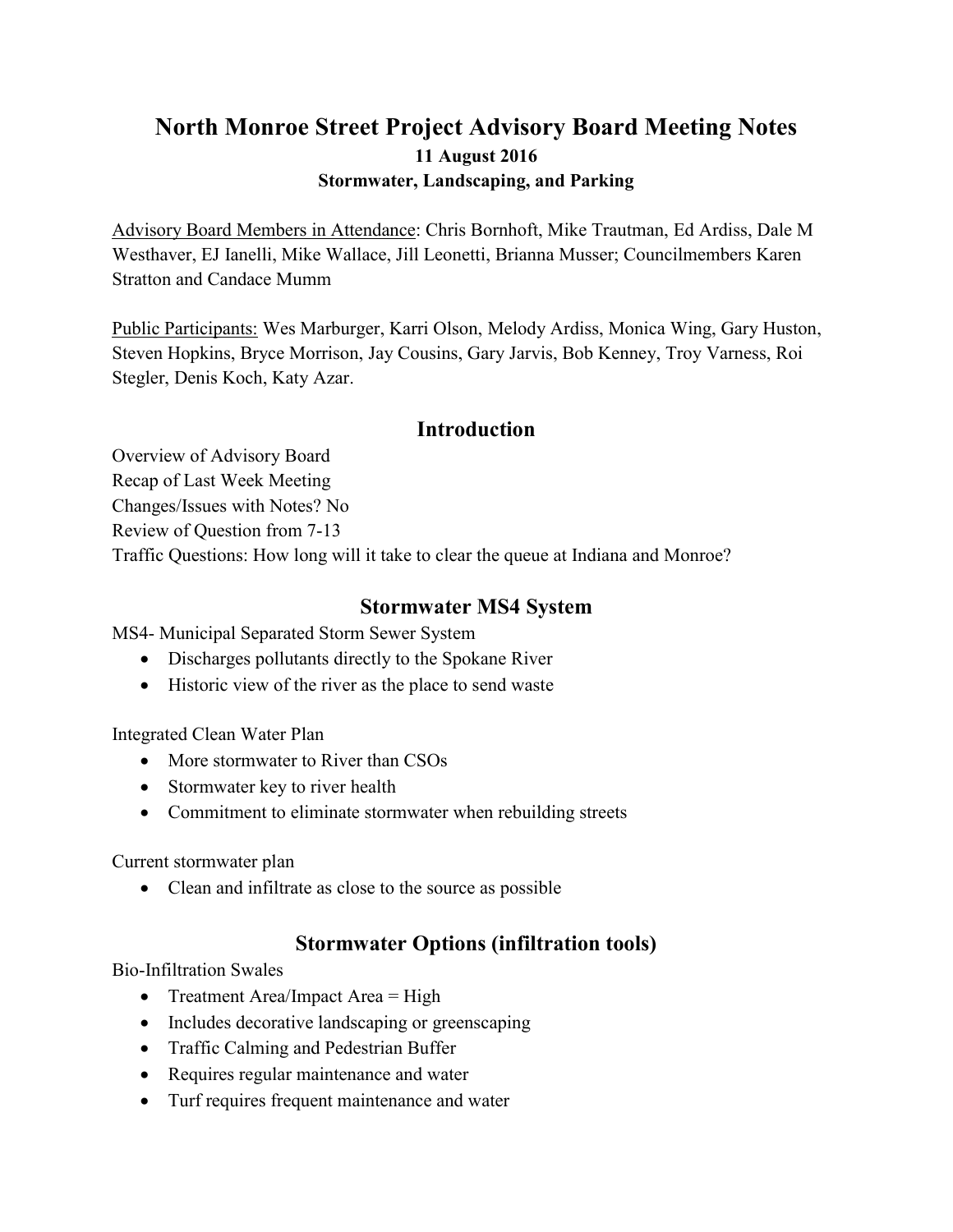- Trade-off for parking and/or pedestrian space
- $\bullet$  Cost:  $3/5$

Trees with Soil Cells

- Treatment Area/Impact Area = Very Low
- Adds green landscaping
- Infiltration area sits below the hardscape
- Traffic Calming and Pedestrian Buffer
- Requires regular maintenance and watering
- Double benefit with on-street parking
- $\bullet$  Cost:  $3/5$

### Permeable Parking Zone

- Treatment Area/Impact Area = Very Low
- Infiltration area sits below parking
- No conflict with green space
- Requires regular street maintenance
- Double Benefit with on-street parking
- $\bullet$  Cost:  $3/5$

#### Cartridge Infiltration

- Treatment Area/Impact Area = Very Low
- Looks like conventional stormwater system
- Requires regular utility maintenance
- No overall loss of on-street parking
- $\bullet$  Cost:  $4/5$

## **Landscape Options**

- 1. Grass swale
- 2. Trees/Shrubs Swale
- 3. Pedestrian Lighting w/Baskets

## **What Does the Public Want?**

Work together to set priorities for the corridor and mix/match option per corridor vision

- Green Space?
	- o Extra trees, landscaping, grass?
	- o At corners, along blocks?
- Parking Needs?
	- o Landscaping full or partial length of block?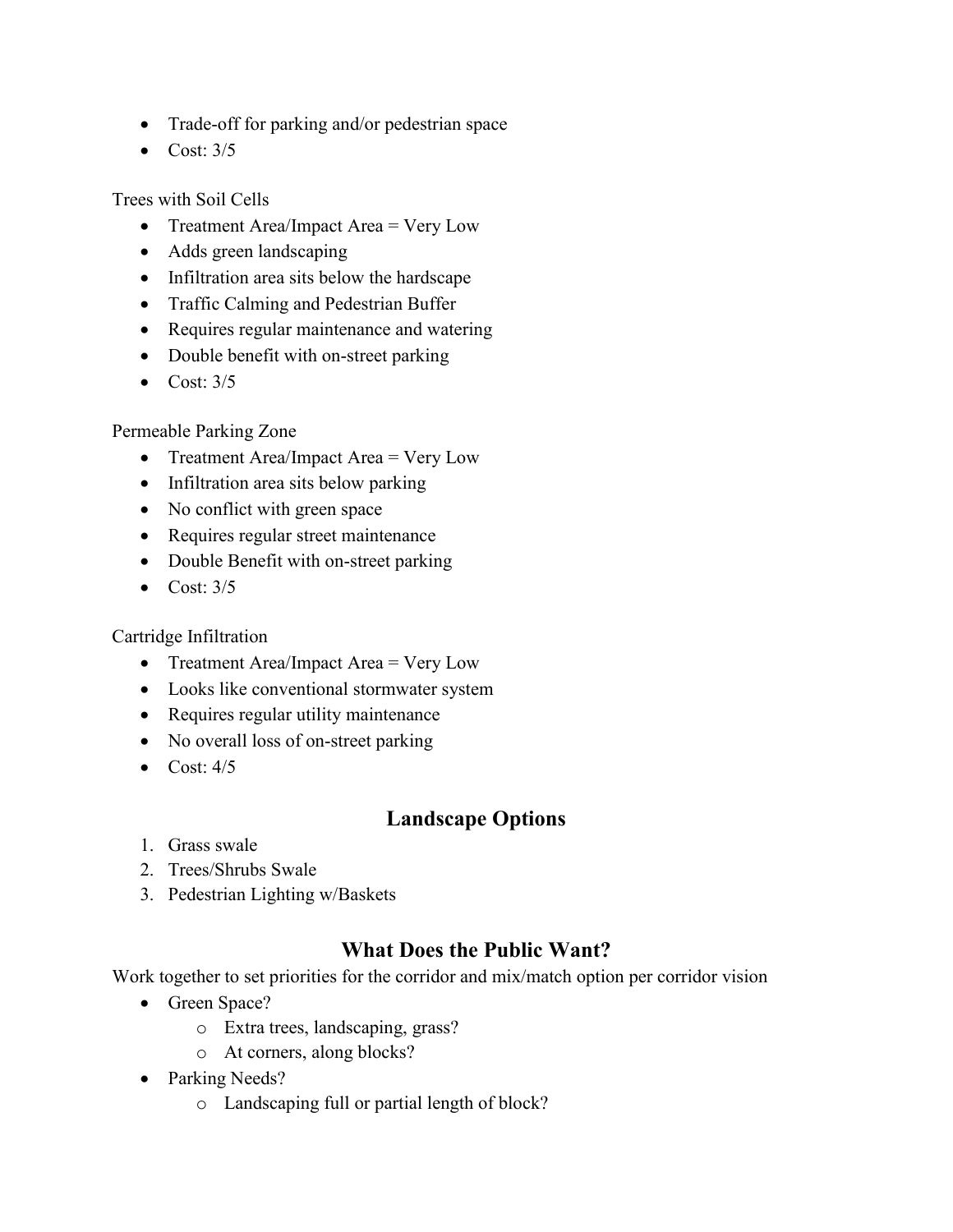- o Where is parking most important?
- Focus Areas?
	- o For landscaping, furniture, lighting?

## *Board Comments* **on Stormwater/Greenscaping**

- 1. A lot of buildings rely on street parking
- 2. Landscaping and crosswalks in the middle of the road
- 3. A little more green space may help relief in the heat, but also balance with street parking
- 4. Street trees may add issues with blocking business
- 5. Angled Parking?
- 6. More balance b/w street parking and greenspace
- 7. Who would water the shrubbery?
- 8. Wait and see how people move through the corridor

#### **Summary**

Where is the focus area?

What level of landscaping is the target?

- More Trees?
- Turf or shrub areas?
- Amount of parking allowable as trade-off
- The City will use this info to create more visualizations

### **Designating Focus Areas**

As the Monroe Street Corridor is pretty long, and one way to implement street changes is do so through first through designated Focus Areas

The City identified 2 potential focus areas

- Criteria
	- o Newer businesses pointing toward the street
	- o Current and future capability to cater to the pedestrian
- Focus Area 1: York to Cleveland or Fairview
- Focus Area 2: Indiana to Montgomery

### *Board Comments* **on Focus Area**

- 1. Indiana to Montgomery after the 5 corners may be a good focus area
- 2. Would the gateway be a "focus area"? What can we do with the gateway to show that this area is unique?
- 3. There are already anchors and more housing is coming in
- 4. Low rise mixed use potential for organic pedestrian flow